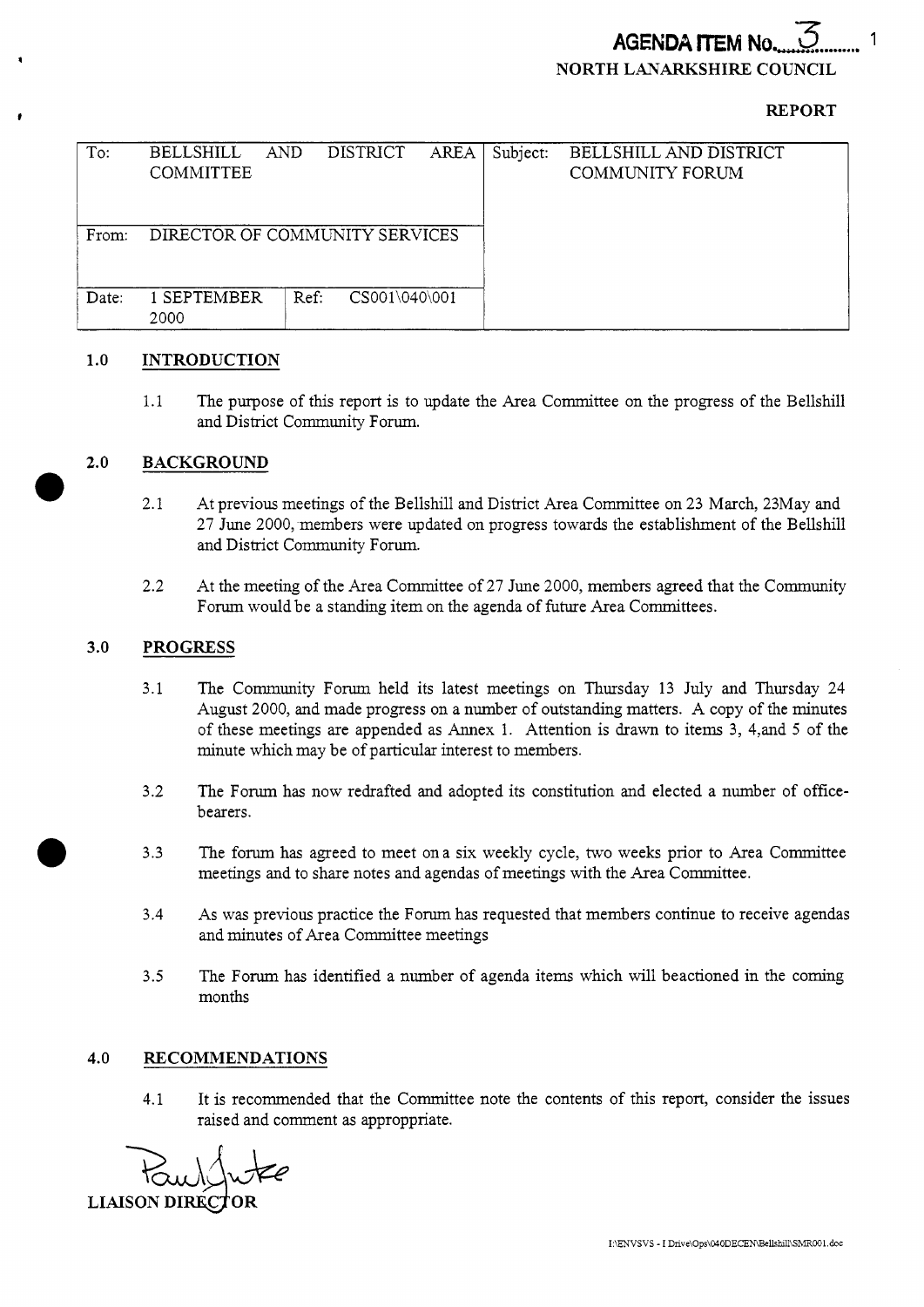

*0* 

*0* 

## *AMENDED NOTE*

## **Note of meeting of Bellshill Community Forum on Thursday 13 July 2000 at Bellshill Cultural Centre.**

In attendance: Robert McHarg (Department of Community Services), Colin Wotherspoon, John Gilmour, Alex Law, Mary Hendry, Gary Williams, Ken Ryan, Willie Foy, Sandra Toyer, Tom Leggate MBE, Rosemary McCarey.

## **1. Introduction**

Robert thanked everyone for their attendance, and welcomed Ken Ryan from the Thorniewood Credit Union, who was new to the Forum and Mary Hendry, who had missed the last few meetings.

Robert outlined progress since the last meeting as follows:

- All community and voluntary groups covering the Holytown, Newarthill, Viewpark and Tannochside areas had been contacted and requested to participate as part of the Bellshill and District Forum. Only one response had been received which has resulted in the attendance of the Thorniewood Credit Union.
- b) The role of the Community Forum was clarified as being as wide as the group wished. A few examples of potential issues were highlighted, including the proposed development of the Mossend Shopping area, national matters that had a local impact and proposed developments or initiatives by the local authority.
- At the Area Committee meeting of **27** June 2000 Elected Members had been requested to contact groups within their wards to encourage participation at the Forum.
- Mossend Shopping Centre Proposals for redevelopment. Robert was able to inform the group that following the last Forum meeting at which the above matter had been raised he had received some information from the Planning and Environment Department. This would be copied and distributed to all Forum members (attached).

It was suggested that an input from the department would assist in clarifying the matter. The group agreed and Robert indicated that he would raise the matter with the Liaison Director, **Mr** Jukes.

## **2. Draft Constitution**

Following some discussion on the membership of the Forum the group considered the draft constitution and any amendments required.

Under sections 1, (Name of Group) and **2,** Objectives of the Forum no changes were made.

At Section **3,** Membership the group clarified who was representing which particular aspect as follows:

- *0*  Young People - Gary Williams
- Elderly Tom Leggate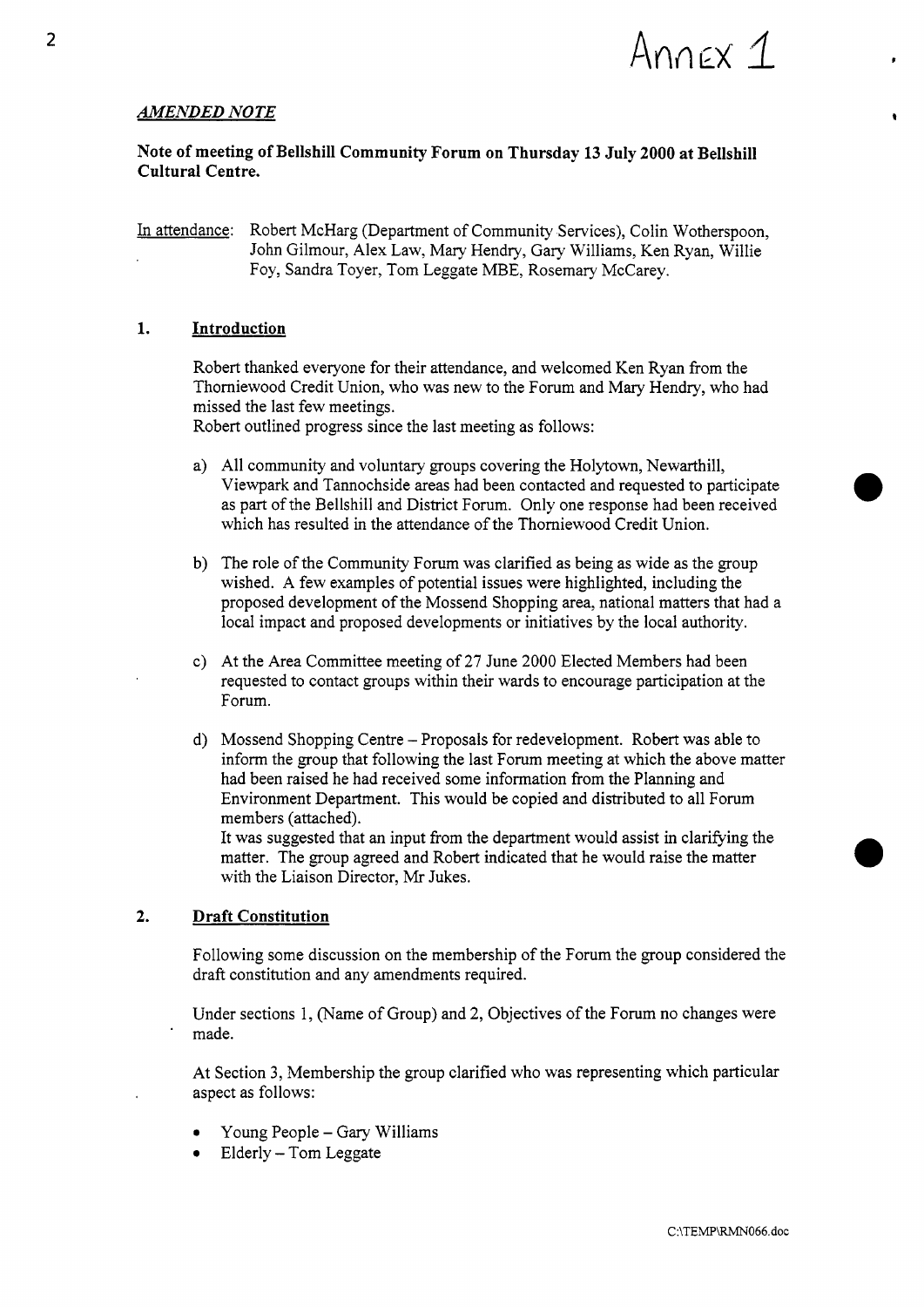- Pre- $5's$  + Children No representative
- $\bullet$ Disabled People - Mary Hendry
- $\bullet$ Community Safety - John Gilmour
- Community Development Organisations Rosemary McCarey
- Community Councils Jim Gardiner
- Women's Groups Sandra Toyer
- Churches/Religious Organisations Margaret Walker
- $\bullet$ Information and Advice - Stephen Rees
- Organisations for people from Ethnic Minorities No representative.

It was suggested that in the absence of Stephen Rees the Bellshill C.A.B. should be contacted and asked to nominate another representative - Robert will follow this up.

Three places were still available for local people who were not associated with any particular member group, organisation or area. The suggestion was made that if members knew of interested individuals their name, address etc. should be passed to Robert who would send appropriate information to them.

In terms of area representation one representative from the West area has been identified - Ken Ryan from Thorniewood, from Central Willie Foy and Margaret Walker fill the places and at present there are no representatives from the East following the resignation of Mrs Wotherspoon.

The group agreed to add a final sentence to this section which states that;

"Membership will be reviewed on a regular basis."

All other sections of the constitution remained unchanged, except for Section 9, Finance where an amendment was made to the sentence relating to signatories. This sentence will now read;

"Money may be withdrawn from the account on the signature of two of the four Office Bearers."

A copy of the amended constitution is enclosed.

**3.**  The matter of office bearer roles was considered, and the following agreement reached;

| Chairperson                | Proposer          | Seconder         |
|----------------------------|-------------------|------------------|
| Tom Leggate                | Willie Foy        | Alex Law         |
| Secretary                  | <u>Proposer</u>   | Seconder         |
| Sandra Toyer               | Willie Foy        | Rosemary McCarey |
| Vice Chair                 | Proposer          | Seconder         |
| John Gilmour               | Colin Wotherspoon | Alex Law         |
| <b>Press and Publicity</b> | <u>Proposer</u>   | Seconder         |
| Gary Williams              | Colin Wotherspoon | Alex Law         |

**As** was previously agreed Margaret Walker was elected as Forum Treasurer.

It was agreed that an agenda will be drafted and distributed in advance of the next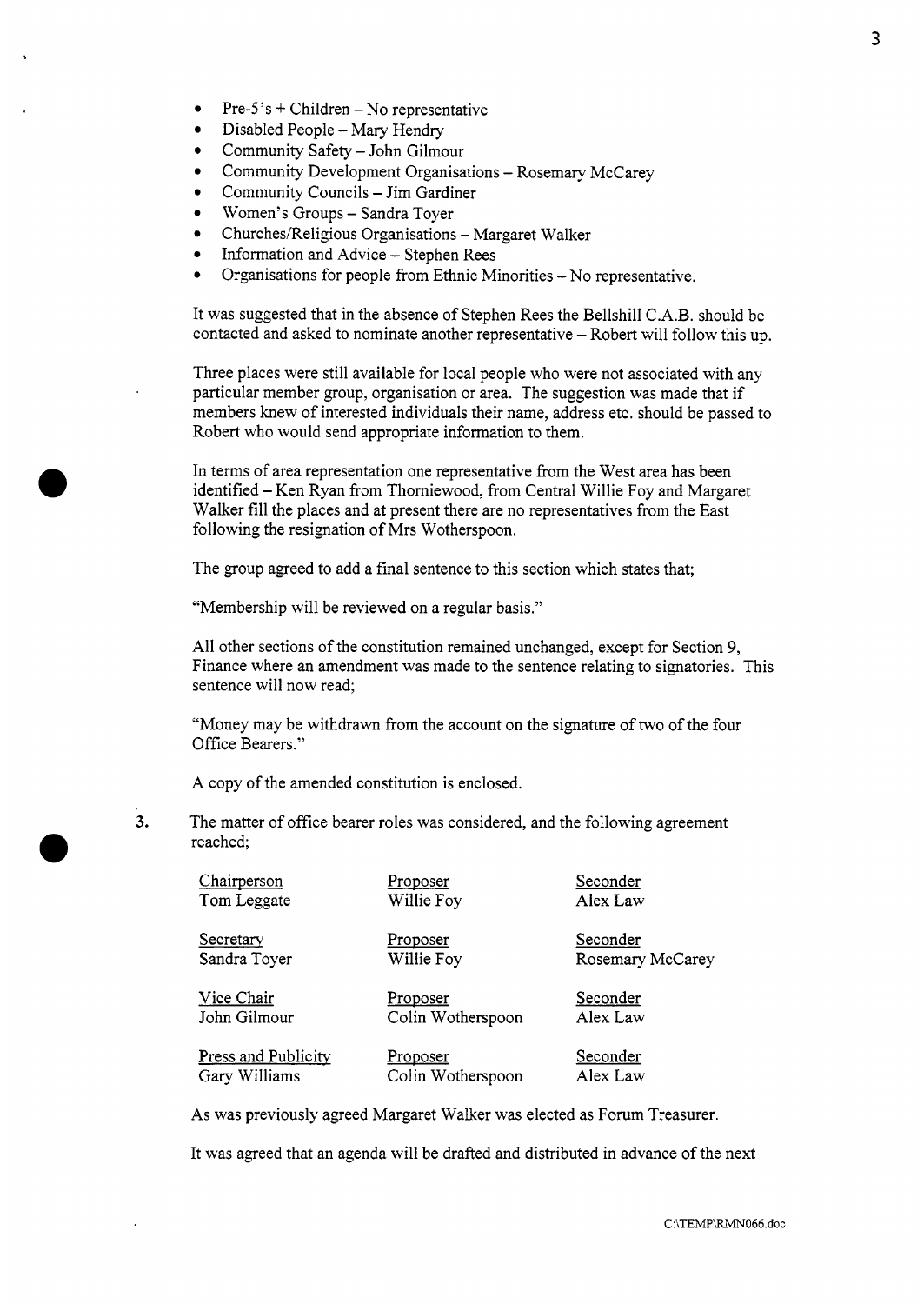Forum meeting but would include input on:

- *0* Mossend Shopping Centre
- *0* Policing in Bellshill
- *0* Litter Collections
- *0* Weeds in Roadways
- AOCB

## **4. Date of Next Meeting**

Thursday **24** August 2000 at 7.00pm in Bellshill Cultural Centre.

l,

ć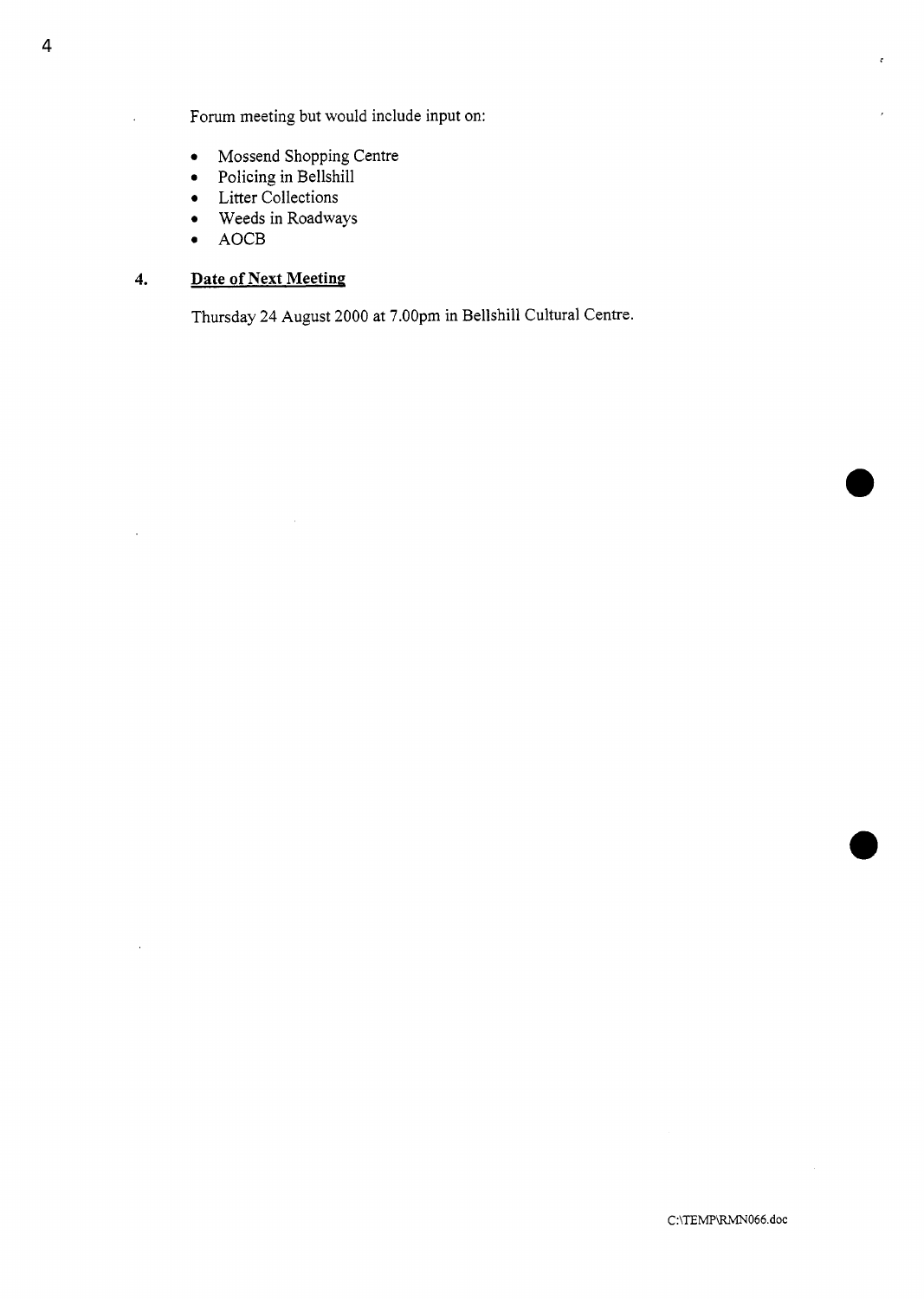

## BELLSHILL AND DISTRICT COMMUNITY FORUM

Note of meeting held on Thursday 24 August 2000 in Bellshill Cultural Centre.

**PRESENT** Tom Leggate; Colin Wotherspoon; Margaret Walker; Margaret MacDonald; Rosemary McCarey; Mary Hendry; *Sgt.* D Callander; Constable Carson; Ken Ryan; Willie Foy; Sandra Toyer; and, Robert McHarg.

**APOLOGIES** *Gary* Williams; John Gilmour; and, Alex Law

## **1.0 ADOPTION OF CONSTITUTION**

Tom Leggate as chair thanked everyone for attending and opened the meeting by inviting forum members to adopt the **3rd** draft constitution.

Mary Hendry requested a minor amendment to the wording used - shall being replaced by will, throughout the document as appropriate.

This was agreed to and with this change the adoption of the constitution was moved by Sandra Toyer and seconded by Margaret MacDonald.

The requested changes will be made and signed by the relevant office bearers at the next forum meeting.

## **2.0 POLICING IN BELLSHILL AND DISTRICT**

Tom welcomed *Sgt.* Callander and Constable Carson resplendent with the new police mountain bikes purchased by the local crime prevention panel. The officers had been invited to attend this and future meetings of the forum to update on policing matters in the area.

*Sgt.* Callander reported that there was a continuing downward trend in crime in the area, a drop of 10.3% on the same period last year.

With reference to the mountain bikes Sgt. Callander informed the forum that there were now 6 in operation throughout the area in Newarthill, Bellshill, Viewpark and Holytown. New shift patterns had brought more officers onto the beat between the peak hours of 6.00pm and **3.00am,** and the police were currently working with local licencees to draw up a set of working practices for Bellshill.

The officers then answered some general concerns raised by forum members in relation to disturbances and sectarian graffiti.

## **3.0 MOSSEND RETAIL DEVELOPMENT**

 $\bullet$ 

Robert circulated copies of a recent report and plan that had been considered at the council's planning and environment committee and detailed proposals for the redevelopment of the Mossend shopping centre. In the absence of a relevant officer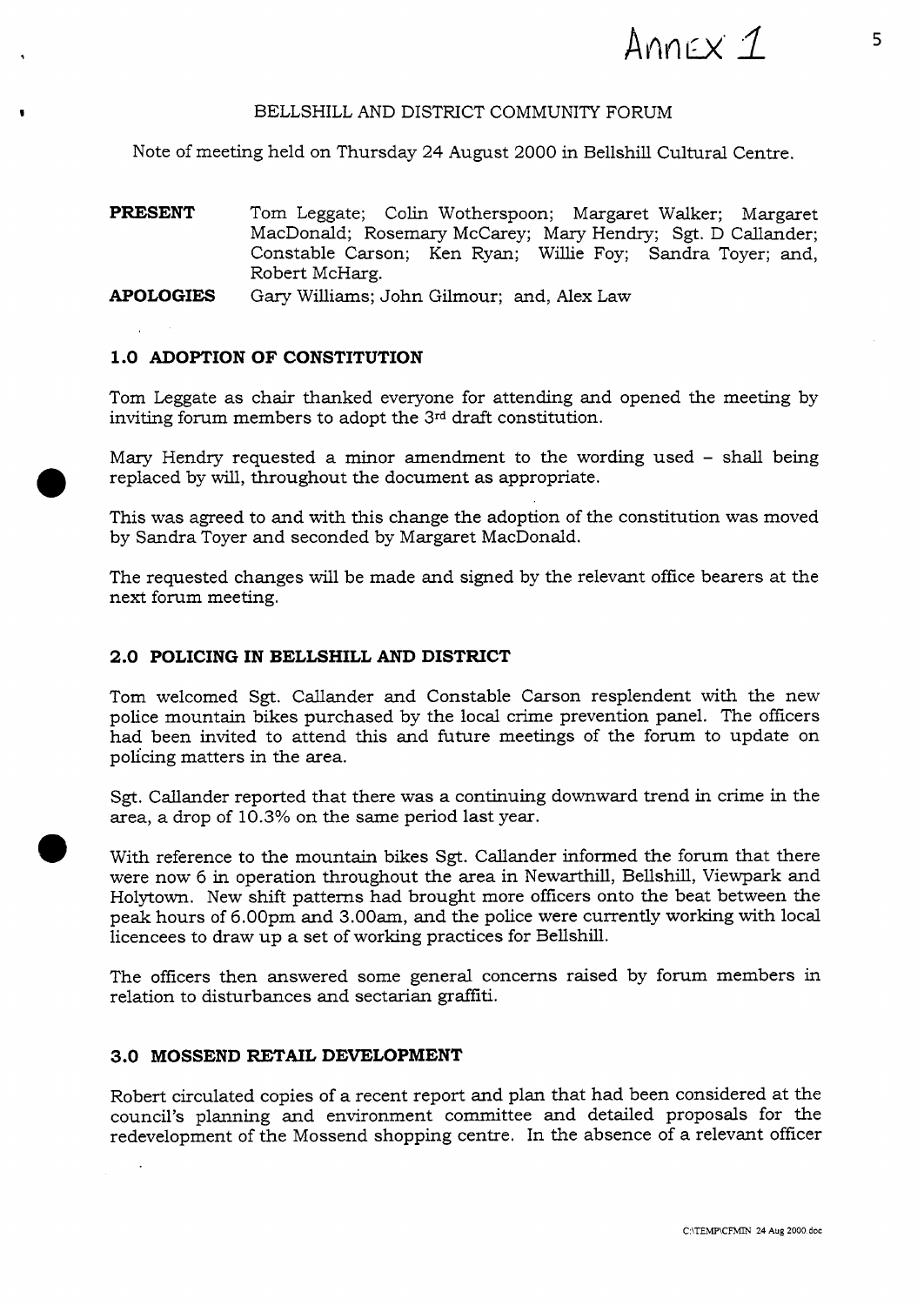from the planning and environment department, Robert gave brief details based on a recent meeting with the planning officer responsible.

Although the proposals, in the main, are welcomed the main concern of forum members was that there was no prior consultation on this matter and the local community was finding out most information from the local press.

It was stressed that if there was to be a meaningful partnership between area committee and forum then any proposals or plans that service departments had for Bellshill should be remitted to the community forum for consideration and comment.

The chair agreed to write to the liaison director to raise this point and request that the matter is discussed with the area committee and area team members.

It was felt that proposals were at a stage that meant the forum still had an opportunity to comment on the relevant development stages, in particular traffic implications in the area. Robert will inform the liaison director - Paul Jukes of the chair's intention to write to him.

## **4.0 STRATHCLYDE COUNTRY PARK** - **STRATEGY REMIT**

Amongst papers distributed in advance of the meeting was a report that had been considered at both the community services committee and Bellshill and District area committee. The papers had been remitted for information of the forum members and to offer the opportunity for comment.

**A** number of matters were discussed and clarity sought on geography and proposals. It was suggested that any issues could be raised at the area committee with the liaison director who had overall responsibility for the strategic development of the park.

## **5.0 LITTER COLLECTIONS\WEEDS IN ROADWAYS**

Robert reported no progress in gathering information requested at the last forum meeting. He suggested that in addition to the issues raised above matters such as illegal dumping and dealing with broken glass should be considered.

Robert will attempt to have the relevant information in time for the next forum meeting.

## **6 .O PLANNING APPLICATIONS**

The chair raised this subject as one which should be considered on a regular basis by the forum. **A** lengthy discussion ensued on this matter and Robert agreed to speak to the relevant manager within the planning section about this.

The discussion moved on the present situation with the erection of telephone masts across the area. Clarity was sought on the council's responsibilities and rights in this matter. Robert will follow this up and report to the next forum.